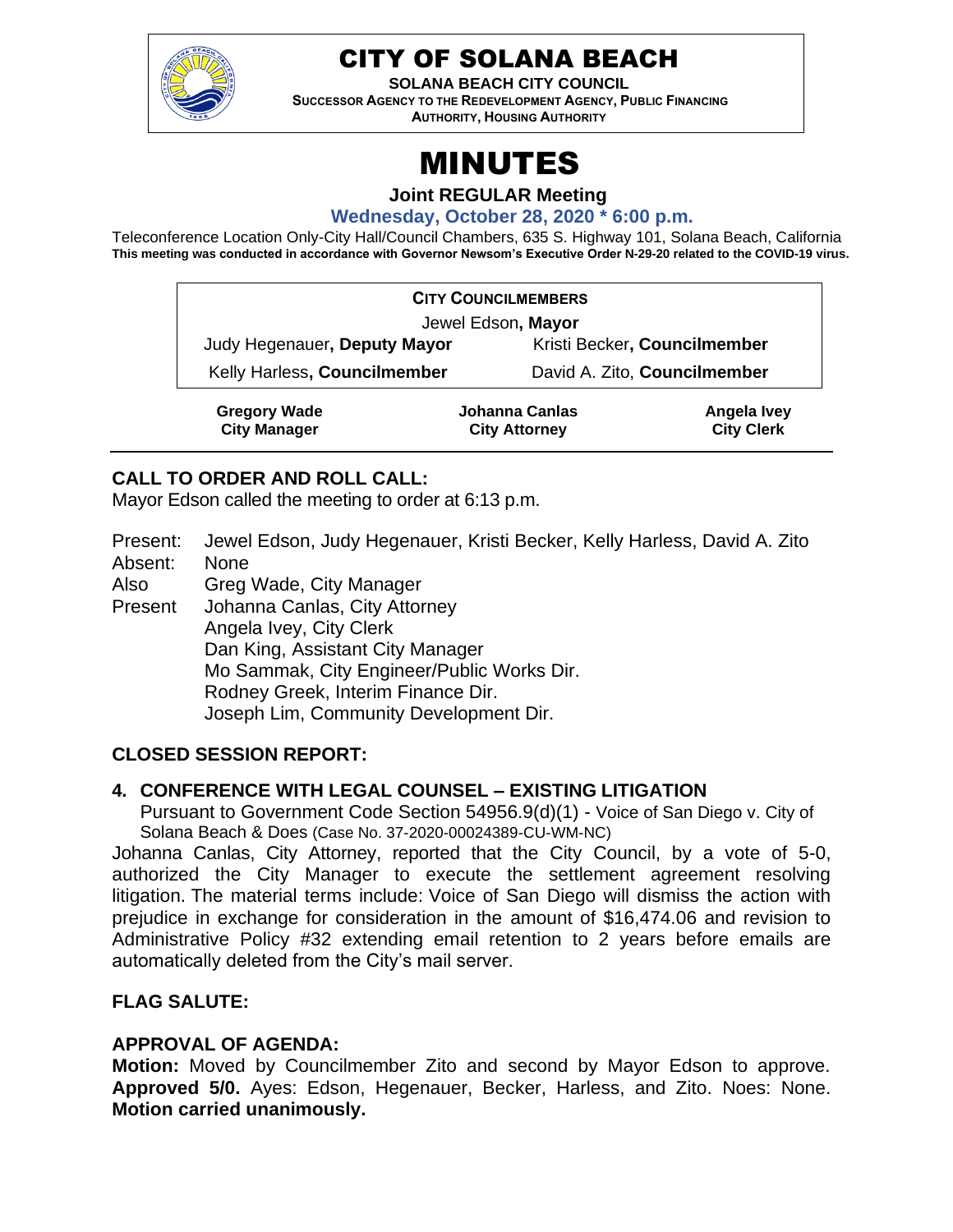# **ORAL COMMUNICATIONS:**

*Note to Public: Refer to Public Participation for information on how to submit public comment.*  This portion of the agenda provides an opportunity for members of the public to address the City Council on items relating to City business and not appearing on today's agenda by having submitted written comments for the record to be filed with the record or by registering to join the virtual meeting online to speak live, per the Public Participation instructions on the Agenda.

Comments relating to items on this evening's agenda are taken at the time the items are heard. Pursuant to the Brown Act, no action shall be taken by the City Council on public comment items. Council may refer items to the City Manager for placement on a future agenda. The maximum time allotted for each speaker is THREE MINUTES (SBMC 2.04.190).

Lisa Montes spoke about her opposition to Measure S on the upcoming election, that La Colonia de Eden Garden successfully fought to rid its community of drugs in the 1980's, having family affected by drugs in the past, and marijuana being a gateway to heavier drug use.

# **COUNCIL COMMUNITY ANNOUNCEMENTS / COMMENTARY:**

*An opportunity for City Council to make brief announcements or report on their activities. These items are not agendized for official City business with no action or substantive discussion.* 

# **A. CONSENT CALENDAR:** (Action Items) (A.1. - A.5.)

*Note to Public: Refer to Public Participation for information on how to submit public comment.*  Items listed on the Consent Calendar are to be acted in a single action of the City Council unless pulled for discussion.

# **A.1. Minutes of the City Council.**

Recommendation: That the City Council

1. Approve the Minutes of the following City Council meetings, September 9 and September 23, 2020.

Approved Minutes [http://www.ci.solana-beach.ca.us/index.asp?SEC=F0F1200D-21C6-4A88-8AE1-](http://www.ci.solana-beach.ca.us/index.asp?SEC=F0F1200D-21C6-4A88-8AE1-0BC07C1A81A7&Type=B_BASIC) [0BC07C1A81A7&Type=B\\_BASIC](http://www.ci.solana-beach.ca.us/index.asp?SEC=F0F1200D-21C6-4A88-8AE1-0BC07C1A81A7&Type=B_BASIC)

**Motion:** Moved by Councilmember Zito and second by Councilmember Harless to approve. **Approved 5/0.** Ayes: Edson, Hegenauer, Becker, Harless, and Zito. Noes: None. **Motion carried unanimously.**

#### **A.2. Register of Demands.** (File 0300-30)

Recommendation: That the City Council

1. Ratify the list of demands for September 26, 2020 – October 9, 2020.

[Item A.2. Report \(click here\)](https://solanabeach.govoffice3.com/vertical/Sites/%7B840804C2-F869-4904-9AE3-720581350CE7%7D/uploads/Item_A.2._Report_(click_here)_10-28-20_O.pdf)

**Motion:** Moved by Councilmember Zito and second by Councilmember Harless to approve. **Approved 5/0.** Ayes: Edson, Hegenauer, Becker, Harless, and Zito. Noes: None. **Motion carried unanimously.**

#### **A.3. General Fund Adopted Budget Changes for Fiscal Year 2020/21.** (File 0330-30)

Recommendation: That the City Council

1. Receive the report listing changes made to the Fiscal Year 2020-2021 General Fund Adopted Budget.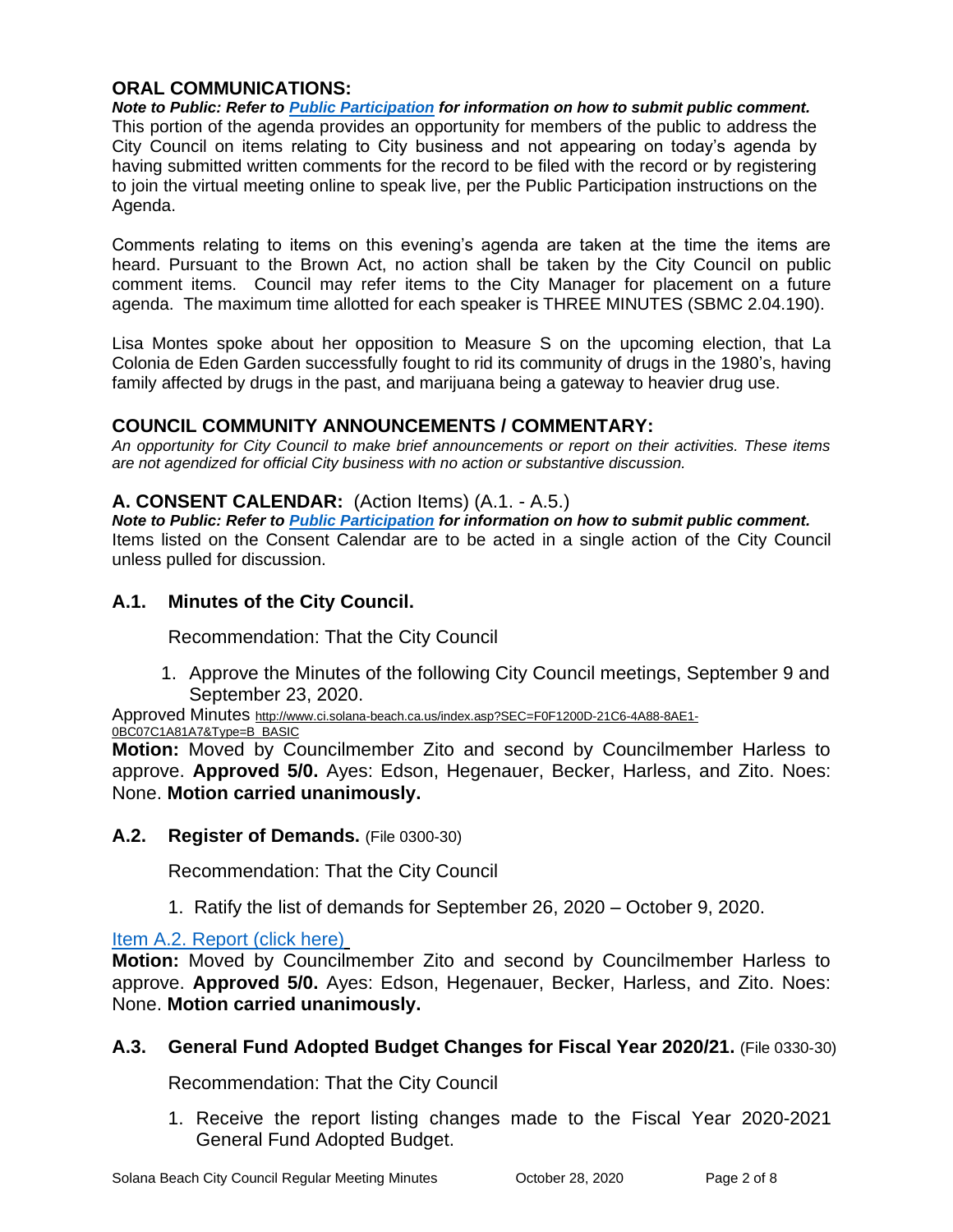# [Item A.3. Report \(click here\)](https://solanabeach.govoffice3.com/vertical/Sites/%7B840804C2-F869-4904-9AE3-720581350CE7%7D/uploads/Item_A.3._Report_(click_here)_10-28-20_O.pdf)

**Motion:** Moved by Councilmember Zito and second by Councilmember Harless to approve. **Approved 5/0.** Ayes: Edson, Hegenauer, Becker, Harless, and Zito. Noes: None. **Motion carried unanimously.**

#### **A.4. Closing City Hall Between the Christmas and New Year's Holidays.** (File 0110-75)

Recommendation: That the City Council

1. Adopt **Resolution 2020-138** authorizing the closure of City Hall and all nonpublic safety facilities on Monday, December 28th, Tuesday, December 29th, and Wednesday, December 30th for miscellaneous, confidential and management employees, and approve 12-hours of additional leave to the fire employees' leave banks and 24-hours of additional leave to the marine safety employees' leave banks.

#### [Item A.4. Report \(click here\)](https://solanabeach.govoffice3.com/vertical/Sites/%7B840804C2-F869-4904-9AE3-720581350CE7%7D/uploads/Item_A.4._Report_(click_here)_10-28-20_O.pdf)

*Posted Reports & Supplemental Docs contain records up to the cut off time, prior to the start of the meeting, for processing new submittals. The final official record containing handouts, PowerPoints, etc. can be obtained through a Records Request to the City Clerk's Office.*

**Motion:** Moved by Councilmember Zito and second by Councilmember Harless to approve. **Approved 5/0.** Ayes: Edson, Hegenauer, Becker, Harless, and Zito. Noes: None. **Motion carried unanimously.**

#### **B. PUBLIC HEARINGS:** None

# **C. STAFF REPORTS: (C.1. – C.4.)**

*Note to Public: Refer to Public Participation for information on how to submit public comment.*  Any member of the public may address the City Council on an item of concern by submitting written correspondence for the record to be filed with the record or by registering to join the virtual meeting online to speak live, per the Public Participation instructions on the Agenda. The maximum time allotted for each speaker is THREE MINUTES (SBMC 2.04.190).

# **C.1. 6 th Cycle Housing Element Update Discussion.** (File 0610-10)

Recommendation: That the City Council

1. Discuss and provide guidance regarding the Draft Housing Element Update.

[Item C.1. Report \(click here\)](https://www.dropbox.com/sh/zcv06if5pomosvz/AADQ4stjKgWCQ6ND4lkfVJ04a?dl=0)

Item C.1. Supplemental [Docs \(Updated 10-28 at 525pm\)](https://solanabeach.govoffice3.com/vertical/Sites/%7B840804C2-F869-4904-9AE3-720581350CE7%7D/uploads/Item_C.1._Supplemental_Docs_(Updated_10-28_at_445pm)_-_R.pdf)

*Posted Reports & Supplemental Docs contain records up to the cut off time, prior to the start of the meeting, for processing new submittals. The final official record containing handouts, PowerPoints, etc. can be obtained through a Records Request to the City Clerk's Office.*

Greg Wade, City Manager, introduced the item.

Joe Lim, Community Development Dir., presented a PowerPoint (on file).

Council and Staff discussed the November 12<sup>th</sup> public workshop, identification and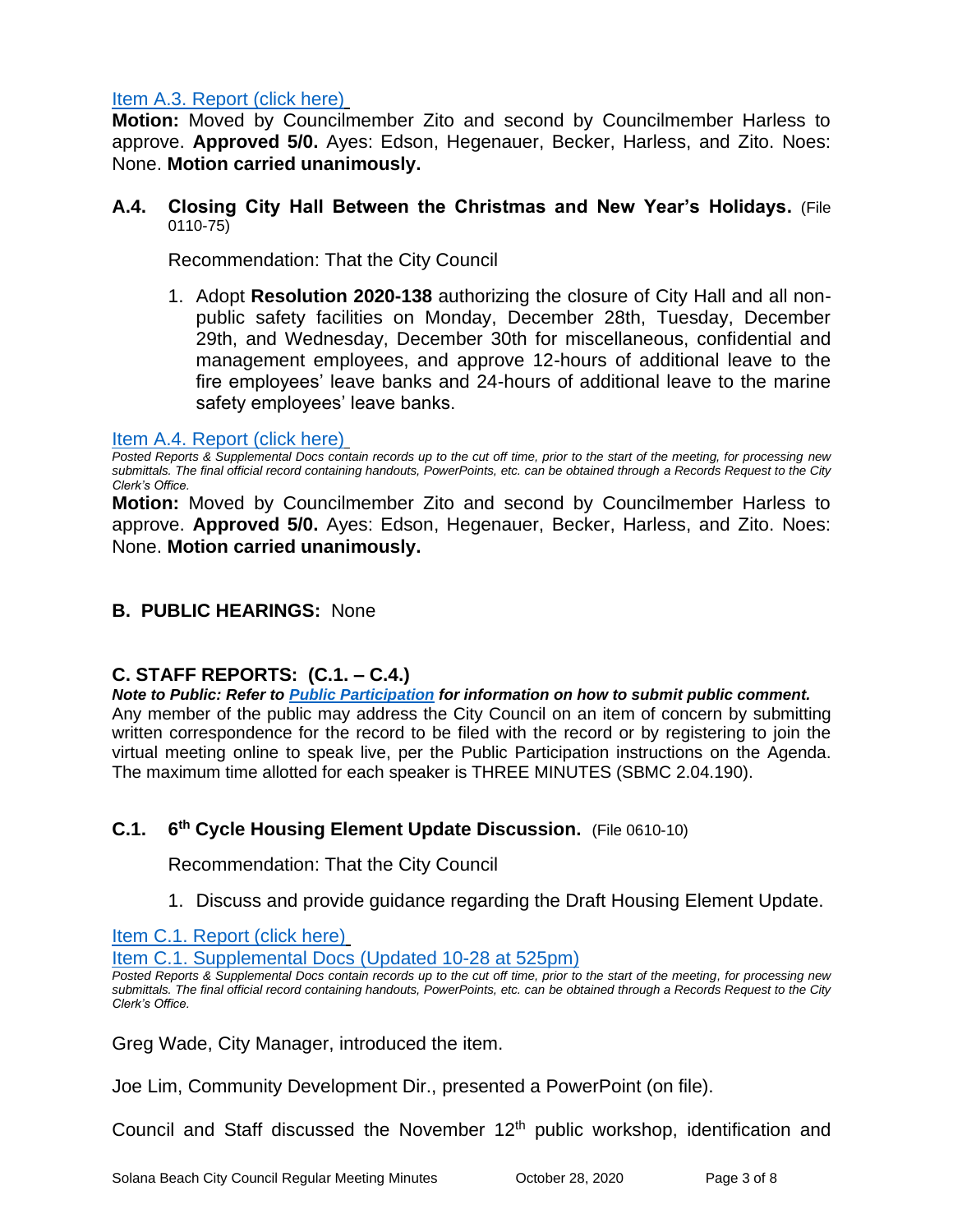modification of sites, affordable/junior accessory dwelling units (ADUs), parking requirements and calculation of ADUs (Accessory Dwelling Units) towards meeting the housing needs allocation.

Shawna McGarry said she submitted a letter prior to the meeting with most of her comments, that the challenge to locate space for 875 units was difficult and that some of the methodology and data did not make sense for such a small town, and that she supported a housing seminar on ADUs to educate the community.

Tracy Richmond spoke about the lack of funds to build local affordable housing, the State needing to return funds/abilities to cities that was taken away years ago, difficulty in solving at a local level, and the need to equitably distribute the needed units between different sides of town.

Greg Wade, City Manager, responded to some public comments stating that the map was based primarily on existing multi-family zoning, that fewer areas on the east side of town were zoned for multi-family, that the funding of affordable housing was challenging due to the elimination of Redevelopment, as well as small lots, high land values and limited vacant land.

Council and Staff discussed site development, sites east of I-5 such as the shopping center, flexibility of site locations, affordable units in commercial zones that would allow for residential, the census data, high vacancy rate and low overcrowding factors that impact housing allocations, and ADUs allowed within Home Owner Associations (HOA).

Council, Staff, and Consultant (Nick Chen, Kimley-Horn) discussed the census data used by SANDAG, that overcrowding assessments are often due to the number of households that are primary residences rather than second homes and the number of people per household, and how each housing cycle affected a new allocation process.

Council discussed considering identifying the Vons shopping center for potential affordable housing, avoiding zoning changes to meet housing allocations, the disproportionate allocation between different cities, affordable requirement of 20 units per acre, goal of housing or units (i.e. vacation rentals) from Housing and Community Development (HCD), HOA's ability to restrict but not prohibit ADUs, and concern for number of units identified in southwest quadrant of City.

Greg Wade, City Manager, stated that he understood direction and Staff would review some slight revisions to the map/list including looking at the East side, staff would further research ADU development, and that public comment would be received at the November 12<sup>th</sup> public workshop.

# **C.2. Senate Bill 1383 Organic Waste Requirements and Impacts.** (File 1030-50)

Recommendation: That the City Council

1. Receive a presentation from Staff on SB 1383 and provide direction to Staff as appropriate. Direction could include to draft regulations and ordinances as required by SB 1383 for Council to consider and to explore options to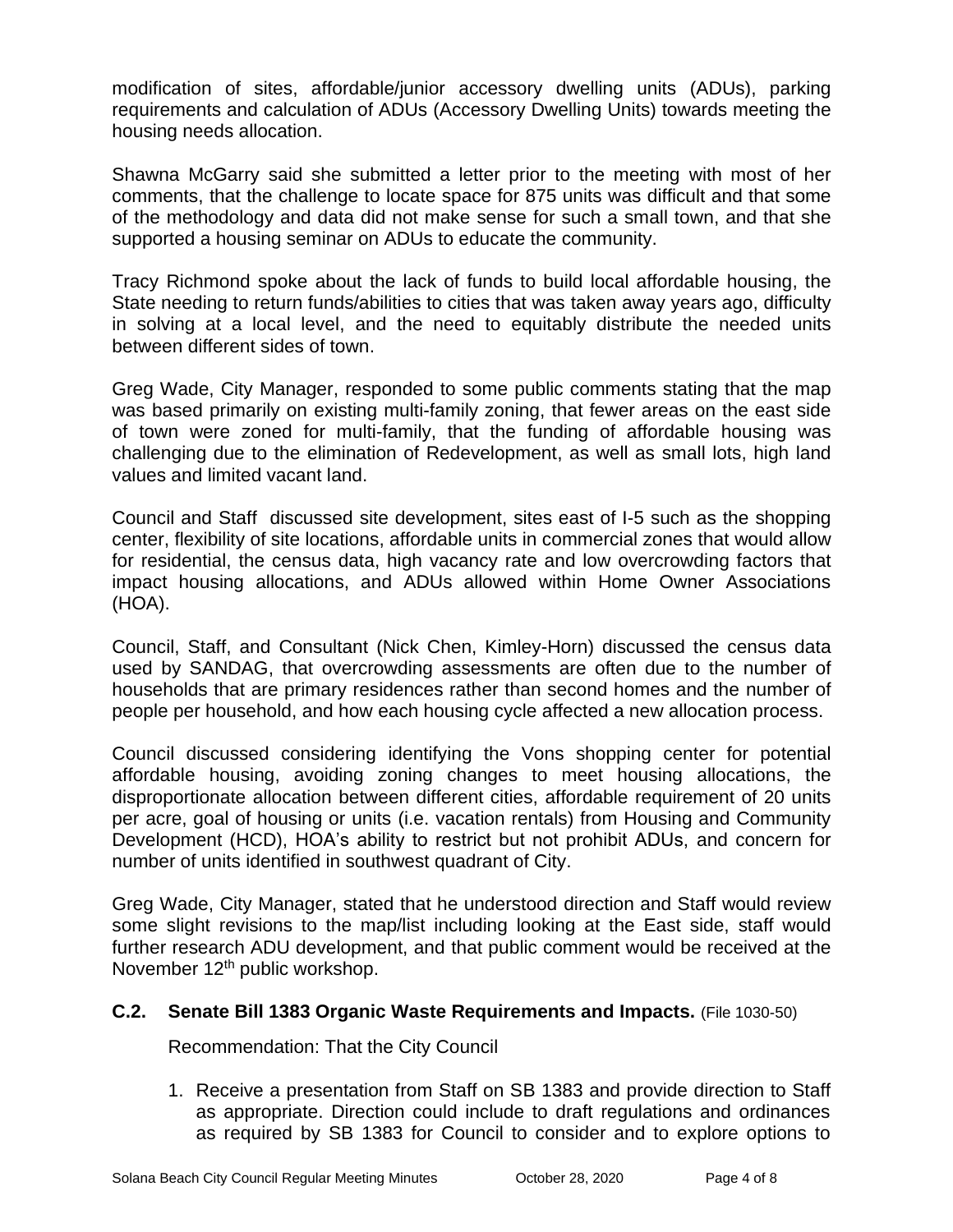# address SB 1383 requirements collaboratively with other RSWA cities.

[Item C.2. Report](https://solanabeach.govoffice3.com/vertical/Sites/%7B840804C2-F869-4904-9AE3-720581350CE7%7D/uploads/Item_C.2._Report_(click_here)_10-28-20_O.pdf) (click here)

*Posted Reports & Supplemental Docs contain records up to the cut off time, prior to the start of the meeting, for processing new submittals. The final official record containing handouts, PowerPoints, etc. can be obtained through a Records Request to the City Clerk's Office.*

Greg Wade, City Manager, introduced the item.

Rimga Viskanta, Sr. Management Analyst, presented a PowerPoint (on file).

Council and Staff discussed that no funding would be provided by the State to assist local agencies in complying with new organic waste mandates.

Jim Ambroso, EDCO General Manager, spoke about the partnership with the City in complying with requirements for organic waste processing, the construction of the anaerobic digester, starting with residents outreach and education on why and how the recycling will be comingled with green waste, coordinating with businesses to bring them on the program after residents with everyone participating and complying by January 2022, the City's focus on a food recovery program, procurement requirements including credit for EDCOs use of renewable natural gas in its trucks and the use of mulch and compost for public works projects.

Council and Mr. Ambroso discussed education about the anaerobic digester on EDCO's website and future tours of the facility, EDCO performance-based method of monitoring for contamination or compliance, labeling of compostable containers, regional solution for an edible food recovery program, per-day penalties for noncompliance, staffing, and joint efforts to seek funding.

Council provided direction to draft regulations and ordinances as required by SB 1383 for Council to consider and to explore options to address SB 1383 requirements collaboratively with other cities in the Regional Solid Waste Association (RSWA) JPA.

# **C.3. Community Development Block Grant CARES Act (CDBG-CV) and CARES Act CRF Funding and Community Resource Center Administration of a Rental Assistance Program.** (File 0230-20)

Recommendation: That the City Council

- 1. Adopt **Resolution 2020–136** approving the use of CDBG-CV funding for the Food Distribution Event and the Rental Assistance Program.
- 2. Adopt **Resolution 2020–140** approving the use of CARES Act CRF funding for the Rental Assistance Program.
- 3. Approve the MOUs with CRC to administer the Rental Assistance Program.
- 4. Authorize the City Manager to enter into any and all agreements with the County of San Diego to administer the CDBG-CV program.

[Item C.3. Report \(click here\)](https://solanabeach.govoffice3.com/vertical/Sites/%7B840804C2-F869-4904-9AE3-720581350CE7%7D/uploads/Item_C.3._Report_(click_here)_10-28-20_O.pdf)  [C.3. Staff Report Update 1](https://solanabeach.govoffice3.com/vertical/Sites/%7B840804C2-F869-4904-9AE3-720581350CE7%7D/uploads/C.3._Staff_Report_Update_1_-_O.pdf) [C.3. Staff Report Update 2](https://solanabeach.govoffice3.com/vertical/Sites/%7B840804C2-F869-4904-9AE3-720581350CE7%7D/uploads/C.3._Staff_Report_Update_2_-_O.pdf) *Posted Reports & Supplemental Docs contain records up to the cut off time, prior to the start of the meeting, for processing new*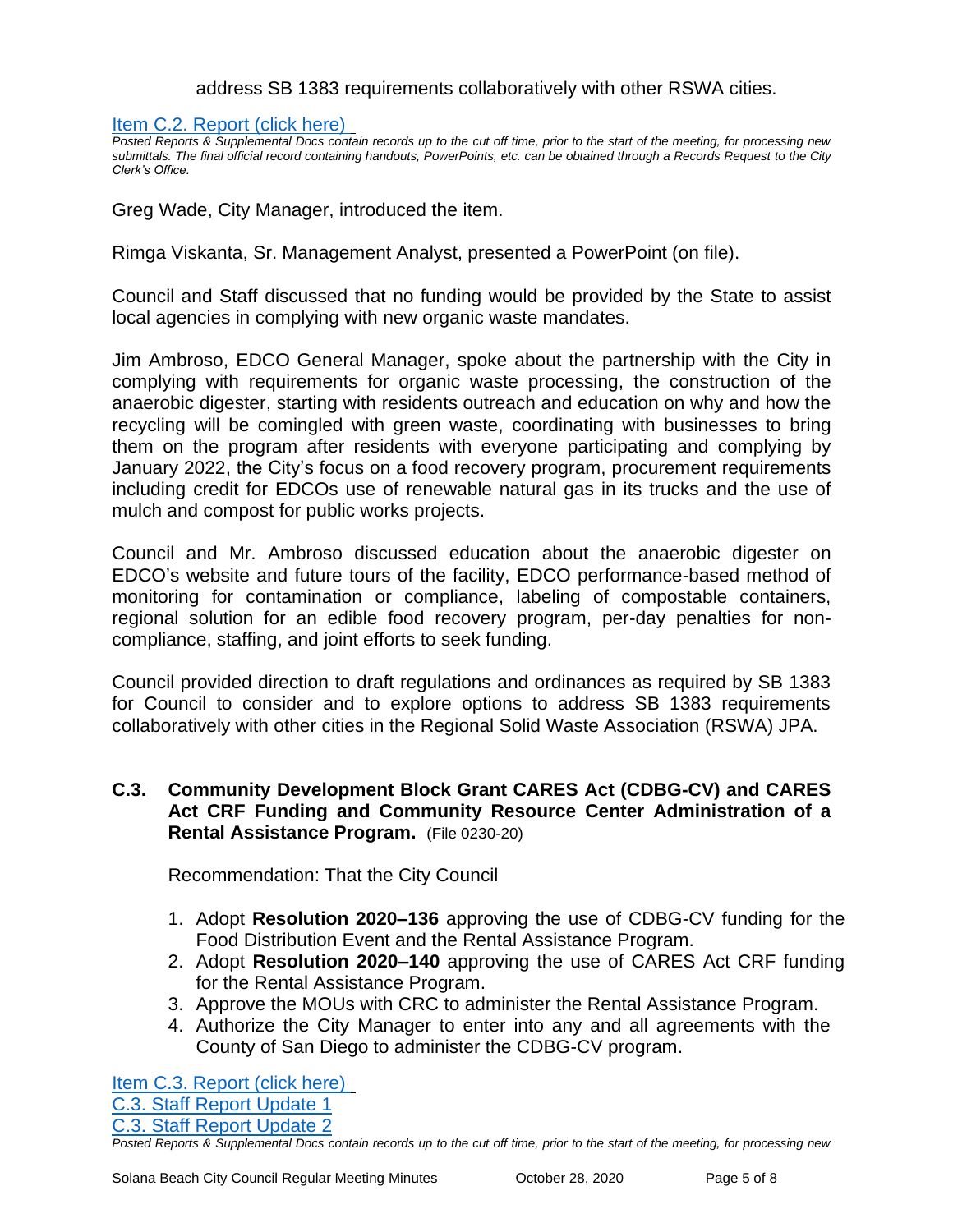*submittals. The final official record containing handouts, PowerPoints, etc. can be obtained through a Records Request to the City Clerk's Office.*

Greg Wade, City Manager, introduced the item.

Rimga Viskanta, Sr. Management Analyst, presented a PowerPoint (on file).

Rebecca Nussbaum, Community Resource Center (CRC), stated that they intended to provide full accessibility to their services including Spanish speaking populations in Solana Beach, that they partner with Casa de Amistad, and La Colonia, they would be reaching out to the community and have materials in both English and Spanish, that their online portal would have an online application.

Council, Ms. Nussbaum, and Staff spoke about the application being available online as well as in hard copy, working remotely with applicants, and outreach through the City's e-blast system.

**Motion:** Moved by Councilmember Harless and second by Mayor Edson to approve. **Approved 5/0.** Ayes: Edson, Hegenauer, Becker, Harless, and Zito. Noes: None. **Motion carried unanimously.**

# **C.4. Vacation Accrual Administrative Policy Amendment.** (File 0520-80)

Recommendation: That the City Council

1. Consider adoption of **Resolution 2020-139** approving and directing the City Manager to amend current polices to allow executive and mid-management employees to cash out a certain number of vacation hours on an annual basis.

#### [Item C.4. Report \(click here\)](https://solanabeach.govoffice3.com/vertical/Sites/%7B840804C2-F869-4904-9AE3-720581350CE7%7D/uploads/Item_C.4._Report_(click_here)_10-28-20_O.pdf)

*Posted Reports & Supplemental Docs contain records up to the cut off time, prior to the start of the meeting, for processing new submittals. The final official record containing handouts, PowerPoints, etc. can be obtained through a Records Request to the City Clerk's Office.*

Greg Wade, City Manager, stated that pursuant to City rules and regulations, employees, including executive management and mid-management accrue vacation and cap vacation balances at differing amounts depending on level of tenure, that consideration of Resolution 2020-139 would amend the administrative policy related to vacation accrual that would allow those employees of the executive and management team to cash out a portion of accrued vacation leave on an annual basis every December, the maximum cash out would be 80 hrs. (40 hrs. for mid-management), if at least 80 hrs. was remaining in the vacation bank after the cash out (40 hrs for midmanagement), that this option was typical of many jurisdictions throughout the County and the State, and that it was a benefit for the exceptional amount of work performed by these teams, especially given the recent trying times.

Councilmember Harless stated that the City Manager and Staff have done tremendous amount of work during the pandemic, that Solana Beach had continued to have the lowest COVID rate per 100,000 people of any other city in San Diego County, and that Staff had forgone an annual wage increase.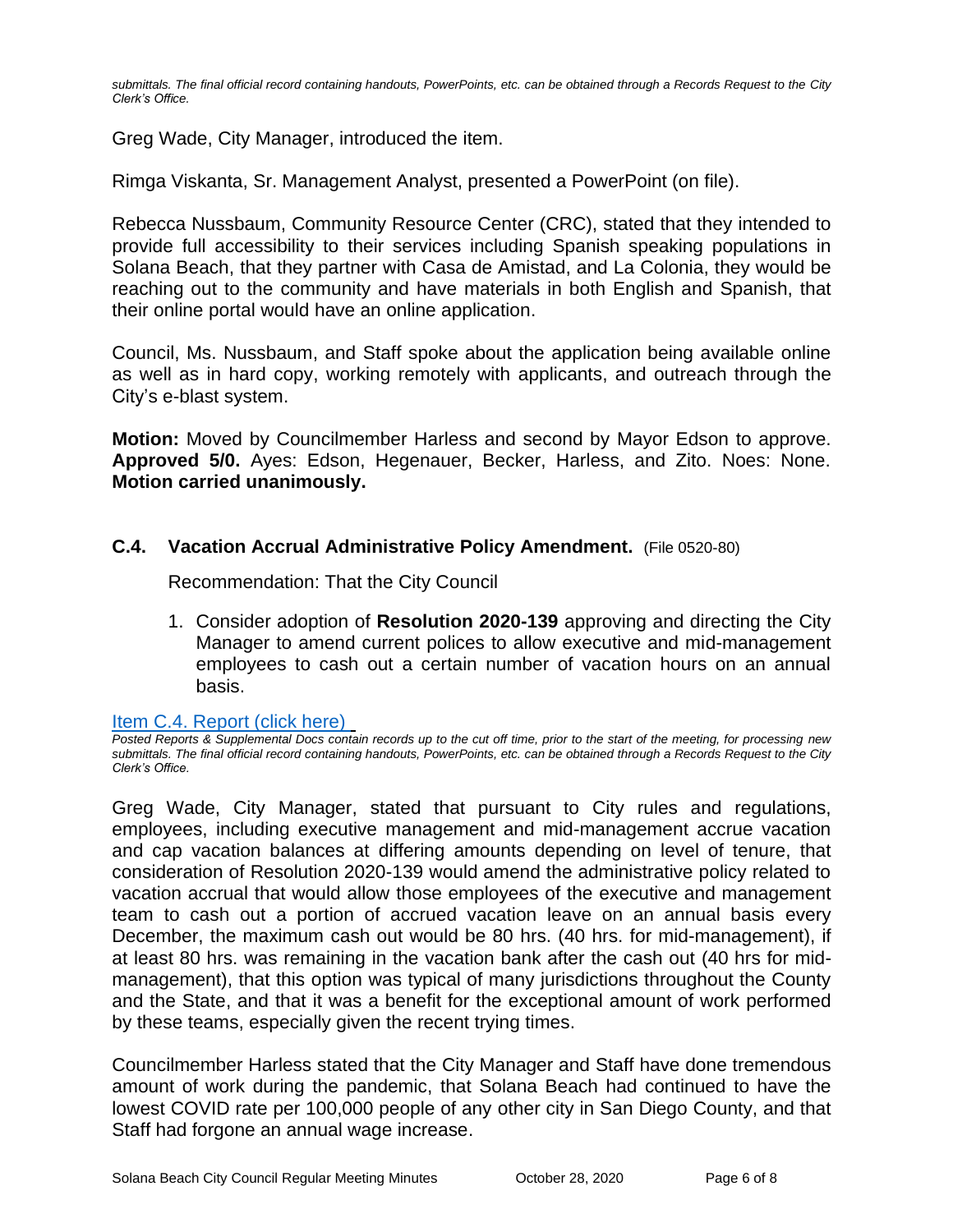Councilmember Becker stated that it was a small compromise for the lack of raises this year and the increased work required, that the City Manager earned this benefit with stellar performance during the pandemic working day and night to ensure the safety of the City, that the City expenses were tightened leaving the City in a better place than expected from the effects of the pandemic on the City finances, and that this credit should go the City Manager and his Staff.

Councilmember Zito stated that he would vote against the item as he did before but only for the reason that a culture could be created for not taking vacation, that it had no bearing on his view of Staff who had done amazing work, that he might support if it was a one-time action due to COVID, that he thought it was a slippery slope to Staff not taking vacation or not feeling they could take vacation, and that these were the only reasons he did not support the action.

Mayor Edson stated that she had concerns about it being a recurring benefit rather than just due to COVID because the comments were made based on the amazing job performed by our Staff this year and this pandemic situation, and that the fiscal impact would continue year after year.

Council and Staff discussed that the policy could be changed in the future by Council.

**Motion:** Moved by Deputy Mayor Hegenauer and second by Councilmember Becker to approve. **Approved 3/2:** Ayes: Hegenauer, Becker, Harless. Noes: Edson, Zito. **Motion carried.**

# **A.5. City's Housing and Safety Elements Update Services Agreement.** (File 0610- 10)

Recommendation: That the City Council

1. Adopt **Resolution 2020-137** authorizing the City Manager to execute an amendment to the Professional Services Agreement with Kimley-Horn and Associates Inc. for an additional amount not to exceed \$65,000.

#### [Item A.5. Report](https://solanabeach.govoffice3.com/vertical/Sites/%7B840804C2-F869-4904-9AE3-720581350CE7%7D/uploads/Item_A.5._Report_(click_here)_10-28-20_-_O.pdf) (click here)

Greg Wade, City Manager, stated that the initial housing element contract originally approved by Council back in August of 2019 had since changed in costs due to several legislative policies that had gone into effect and necessitated an increase in scope, which included an analysis of affirmatively furthering fair housing that would identify opportunity and potential concentrations of lower income households, an analysis of environmental justice that would identify objectives and policies to reduce the unique or compounded risks of disadvantaged communities, the preparation of an online survey regarding housing, and a CEQA analysis. He said the original \$79,000 contract was supported by LEAP grant funding and that this amount would also be supported by grant funding.

*Posted Reports & Supplemental Docs contain records up to the cut off time, prior to the start of the meeting, for processing new submittals. The final official record containing handouts, PowerPoints, etc. can be obtained through a Records Request to the City Clerk's Office.*